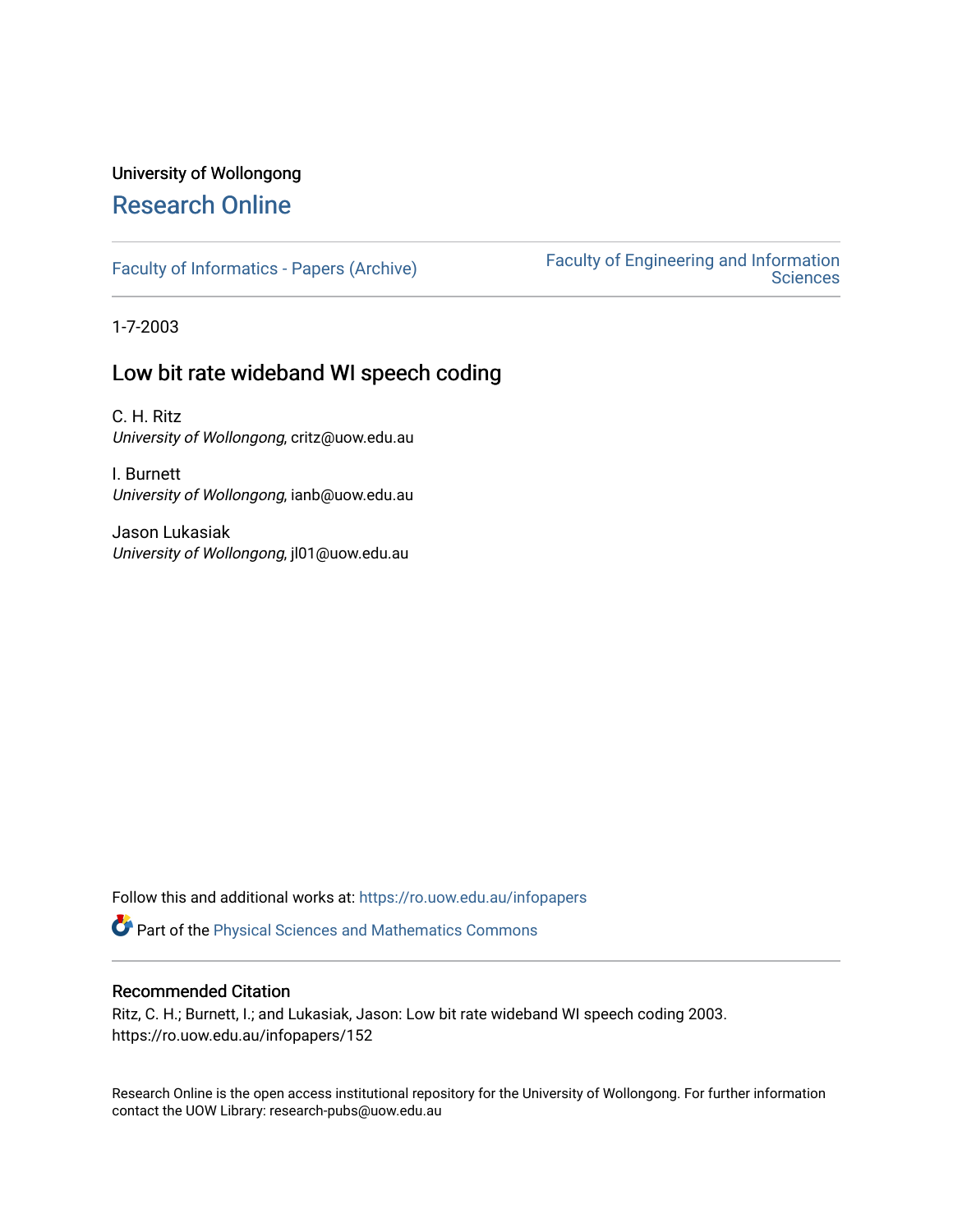## Low bit rate wideband WI speech coding

### **Abstract**

This paper investigates waveform interpolation (WI) applied low bit rate wideband speech coding. An analysis of the evolutionary behaviour of wideband characteristic waveforms (CWs) shows that direct application of the classical WI algorithm may not be appropriate for wideband speech. We propose a modification whereby CW quantisation is performed using classical WI decomposition for the low frequency region and noise modelling for the high frequency region. Wideband WI coders incorporating this modification and operating at 4 kbps and 6 kbps are described. Subjective testing of these coders shows that WI is a promising approach to low bit rate wideband speech compression.

## Keywords

data compression, interpolation, speech coding

## **Disciplines**

Physical Sciences and Mathematics

## Publication Details

This paper originally appeared as: Ritz, CH, Burnett, I and Lukasiak, J, Low bit rate wideband WI speech coding, ICME '03. Proceedings. 2003 International Conference on Multimedia and Expo, 6-9 July 2003, vol 1, 377-380. Copyright IEEE 2003.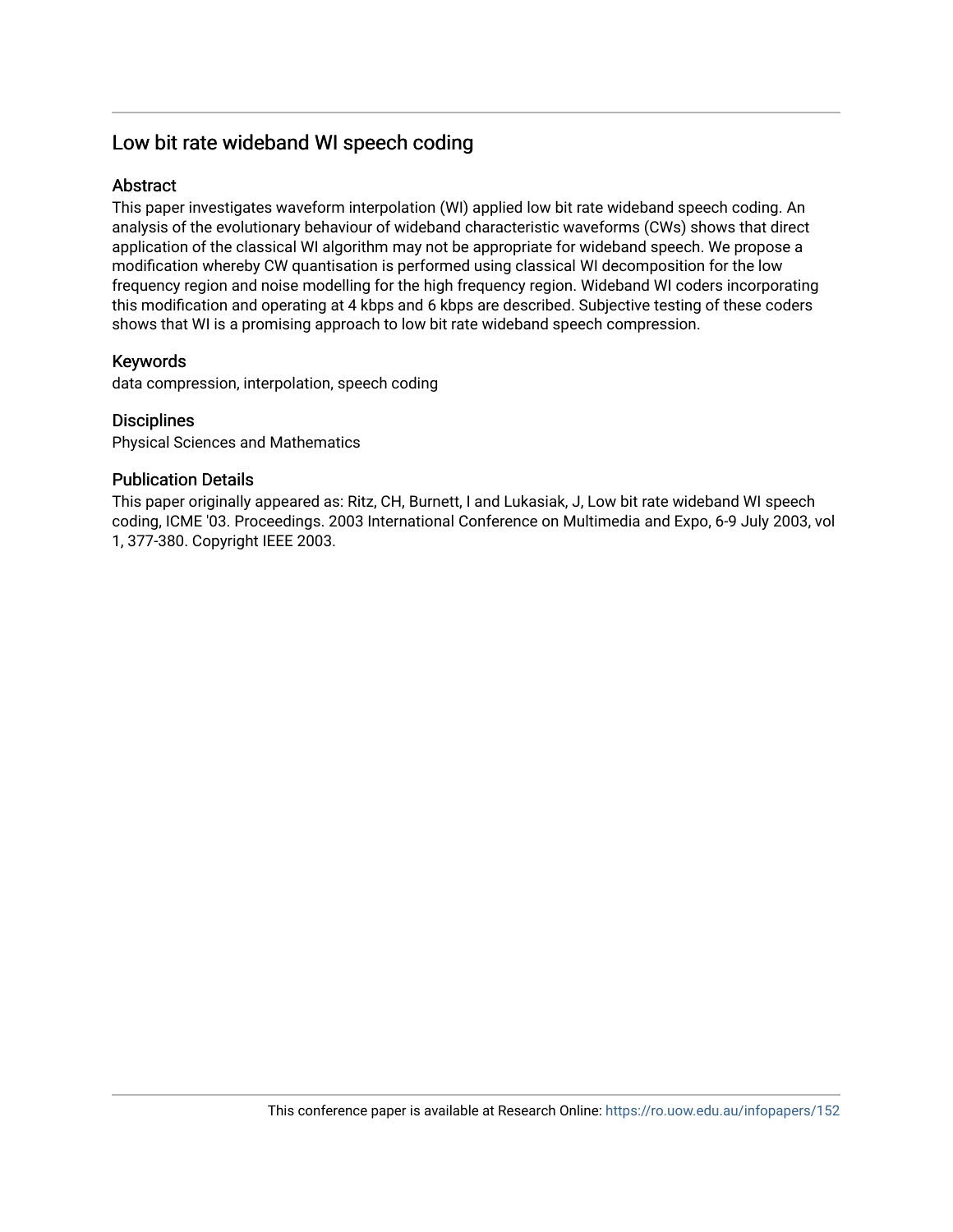### **LOW BIT RATE WIDEBAND WI SPEECH CODING**

*C.H. Riiz, IS. Bumeii, J. Lukasiak*  Whisper Labs, University of Wollongong Wollongong, Australia.

**chritz@st.elec.uow.edu.au, i.bumett@elec.uow.edu.au,** jasonl@elec.uow.edu.au

#### **ABSTRACT**

This paper investigates Waveform Interpolation (Wl) applied low bit rate wideband speech coding. An analysis of the evolutionary behaviour of wideband Characteristic Waveforms (CWs) shows that direct application of the classical WI algorithm may not be appropriate for wideband speech. We propose a modification whereby CW quantisation is performed using classical W1 decomposition for the low frequency region and noise modelling for the high frequency region. Wideband WI coders incorporating this modification and operating at 4 kbps and 6 kbps **are** described. Subjective testing of these coders shows that WI is a promising approach to low bit rate wideband speech compression.

#### **1. INTRODUCTION**

Waveform Interpolation (WI) is a method for coding narrowband speech with high perceptual quality at low bit rates [I]. It is based on the description of speech **(in** practice the LP residual) as a surface formed from evolving pitch-length Characteristic Waveforms (CWs). To date. most research into WI has focused on narrowband (300 Hz to 3.4 kHz bandwidth) speech [I]. The work described in this paper focuses on WI applied to wideband (50 **Hz** to 7 kHz bandwidth) speech [21. The motivation is for a low bit rate (below 6 kbps) solution to wideband speech coding.

The key to quantisation of the CWs at low bit rates is decomposition of that surface into the Slowly Evolving Waveform (SEW) and the Rapidly Evolving Waveform **(REW),**  which represent the voiced and unvoiced speech components, respectively. High speech quality relies on an appropriate decomposition strategy that does not result in excessive REW (causing noisiness) or excessive SEW (causing buzziness) [I].

This paper presents an investigation into the evolutionary behaviour and appropriate decomposition strategy for wideband CWs (Sections 2 to **4). Also** presented is a description of appropriate quantisation techniques for 4 kbps and 6 kbps wideband WI (Sections 5 and 6). The quality of these coders was evaluated using subjective tests, the results of which are described in Section 7. Section 8 presents a discussion and conclusion of the major results of this paper.

#### **2. EXTRACTION OF WIDEBAND CWS**

Wideband speech was generated by re-sampling speech extracted from the ANDOSL database [31 to **16** kHz and bandlimiting to 50 Hz to 7 kHz. For comparison, narrowband speech was also generated by re-sampling the same speech to 8 kHz and band-limiting to the range **300** Hz lo **3.4** kHr.

To minimise reconstruction errors and ensure a smooth evolution of CWs [I], extraction was performed in the residual domain following Linear Predictive (LP) analysis of the speech signal. For wideband **WI,** an appropriate LP order is 20, based on our results in [Z]. LP analysis was performed using **30** ms analysis intervals and *25* ms frames.

CW extraction is performed at a rate of **400** Hz; this ensured that CWs are extracted at least once per pitch period for a maximum pitch frequency of **400** Hz [I]. Following extraction, the CWs are aligned by circular rotation to maximally correlate with the previous CW. Alignment is necessary to ensure a smooth evolution of the CW surface [I].

#### **3. EVOLUTION OF WIDEBAND CWS**

In classical WI applied to narrowband speech, decomposition is motivated by the differences in evolution of voiced and unvoiced speech. Here, the evolution is analysed through both the correlation decay and the evolution spectrum of the CWs.

#### **3.1 Correlation Decay**

The correlation decay refers to the change in correlation between CWs as their separation (in evolutionary time) increases. To investigate this decay, the cross correlation was measured between CWs separated by n extraction points. To facilitate investigation of the CW evolution in different frequency bands we performed the analysis in the DFT domain. The real and imaginary DFT coefficients corresponding to frequency  $f$ , of the CW extracted at time *n* are defined as:

$$
CWn(f) = [an(f) bn(f)] \qquad (1)
$$

The cross correlation between CWs extracted at time 0 and n was measured using the equation:

$$
c_n = \frac{\left| \sum_{f} CW_0(f) \times CW_n(f)^T \right|}{\sqrt{\sum_{f} CW_0(f) \times CW_0(f)^T \sum_{f} CW_n(f) \times CW_n(f)^T}}
$$
(2)

where,  $f \in [f1,f2]$  defines the frequency band of interest.

Equation (2) was used to measure the CW correlation decay for  $0 \le n \le 20$  and two frequency bands covering the 0 to 4kHz and **4 to** 8 **IiHz** ranges for voiced and unvoiced speech. For comparison, the correlation decay for CWs extracted from narrowband speech was also measured. The results of these experiments are shown in [Figure](#page-3-0) **1.** 

[Figure](#page-3-0) 1 shows that the correlation decay in the 0 to 4 **kHe**  range during voiced speech is similar for both wideband and narrowband CWs. **In** contrast. the 4 to 8 kHz range of wideband CWs during voiced speech demonstrates more rapid correlation decay. For unvoiced speech, the correlation decays rapidly for both narrowband CWs and both frequency bands of wideband CWs. These results indicate that compared with the 0 to 4kHz region, the 4 **kHz** to 8 **kHe** region of the wideband CWs does not exhibit slow evolution during voiced speech.

**This** paper **was** originally published in the **Proceedings** of the **2003 IEEE lntemational** Conference **on Acoustics,** Speech, & Signal **Processing, April 6-10,2003, Hong** Kong (cancelled). Reprinted with permission.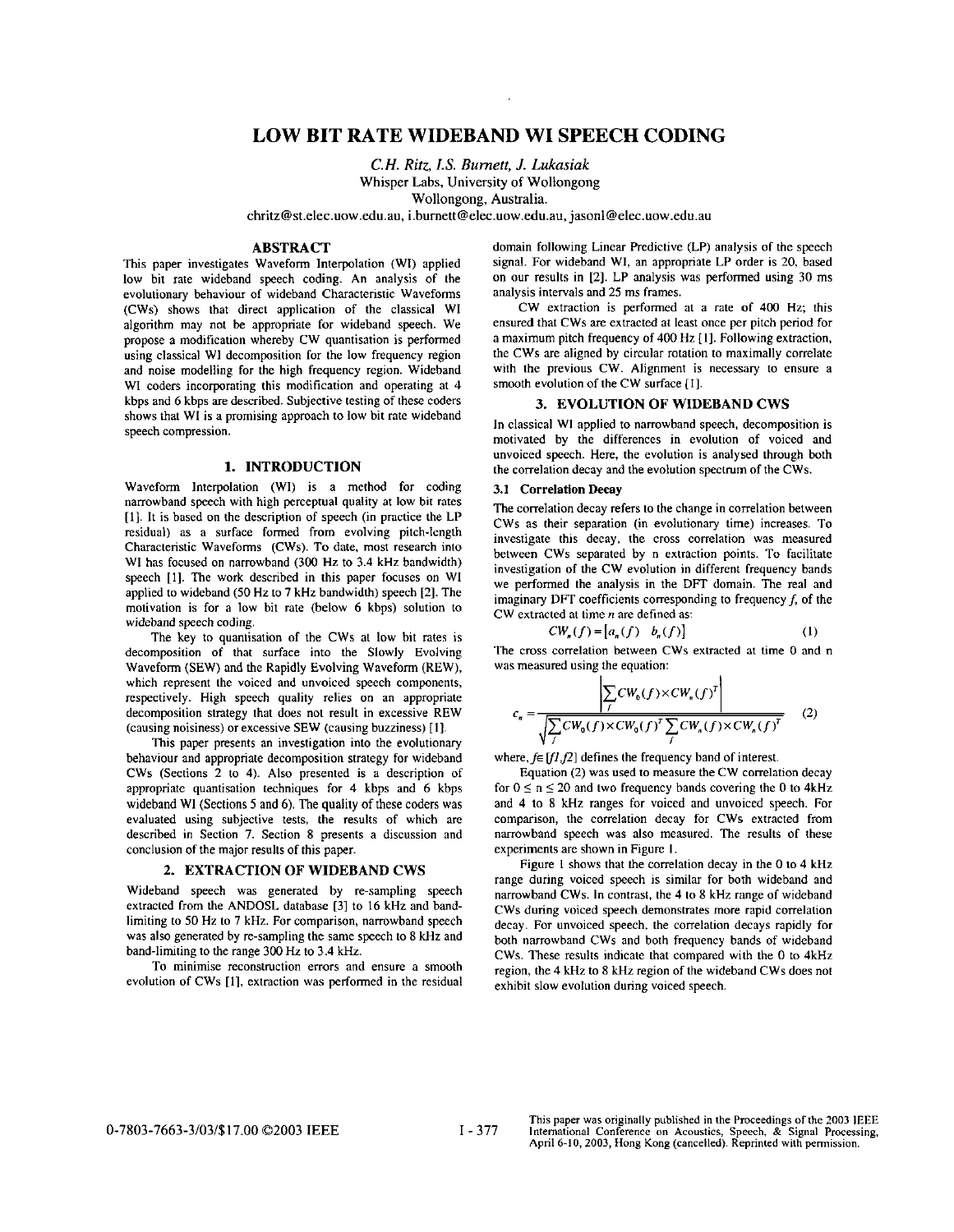<span id="page-3-0"></span>

Figure 1. CW Correlation Decay

#### **3.2** Evolution Spectrum

The correlation results above suggest that the evolution spectrum of the CWs for the 0 to **4 kHz** frequency region will differ to the **4** to 8 **kHz** frequency region. The evolution spectrum can be described by taking the DFT of a sequence of frequency domain CWs **141.** This results in an evolutionary magnitude spectrum for each coefficient of the CWs in the frequency domain. Figure *2*  shows an example of the 3-D evolutionary spectrum for a sequence of 20 voiced wideband CWs. The magnitude spectra of the evolutionary coefficients were averaged for eight 1 kHz frequency bands, covering the entire CW bandwidth. For comparison, Figure 3 shows the evolutionary spectrum of narrowband CWs (averaged for four I kHz frequency bands) extracted from the same section of speech as for Figure 2

Figure *2* shows that the evolution of the **low** frequencies of the CW has energy comentrated at low evolution frequencies, while the evolution spectrum of the high frequencies is more evenly distributed. Comparison of the surfaces of Figures 2 and 3 indicates that the evolutionary behaviour of narrowband CWs are similar to the 0 to **4** kHz region of the wideband CWs, with **energy** concentrated at **low** frequencies. **These** results for narrowband CWs agree with the suggestions in [I]. that the energy in the evolution spectrum is concentrated at **low**  frequencies.

#### **4. DECOMPOSITION OF WIDEBAND CWS**

In narrowband WI, the decomposition of the CWs is usually achieved by **low** pass filtering the evolution of the CW surface. The low pass component forms the SEW surface while the high pass component forms the complimentary REW surface. For narrowband speech, the decomposition filter typically has a cutoff frequency of 20 Hz [I]. Results from Section 3, suggest that the decomposition requirements for the lower half band of widehand CWs should be similar to that for narrowband CWs; however, the decomposition strategy for high frequencies should differ. Here we analyse the decomposition using the SEW-to-REW (STR) energy ratio, defined as:

$$
STR = \frac{\sum |S(f)|^2}{\sum_{i} |R(f)|^2} \quad f \in [f1, f2] \tag{3}
$$

where, **S(f)** and R(f) are the DFT magnitudes of the SEW and REW at frequency  $f$ , respectively and  $[f1,f2]$  defines the bandwidth of interest.



Figure 2. Evolution spectrum of wideband CWs.



Figure 3. Evolution spectrum of narrowband CWs.



Figure 4. STR versus cutoff frequency.

We decomposed the widehand CWs using cutoff frequencies ranging from *5* Hz to 70 Hz and the STR was measured for both the 0 to **4** kHz and **4** to 8 kHz frequency hands. Figure 4 shows results for both wideband and narrowband CWs generated from identical speech. For comparison, results for voiced and unvoiced speech are shown.

For the 0 to **4kHz** frequency band of wideband and narrowband CWs derived for voiced speech, Figure **4** shows similar shaped curves. The small differences in STR can be explained by the band-limiting of the narrowband CWs to 300 **Hz** to 3.4 kHz as well as the differing LP filters for wideband and narrowband. **An** appropriate choice of cutoff frequency would thus be the frequency corresponding to the knee of the curve. since at this point most of the slowly evolving energy has been captured. It can be **seen** that in both cases the knee points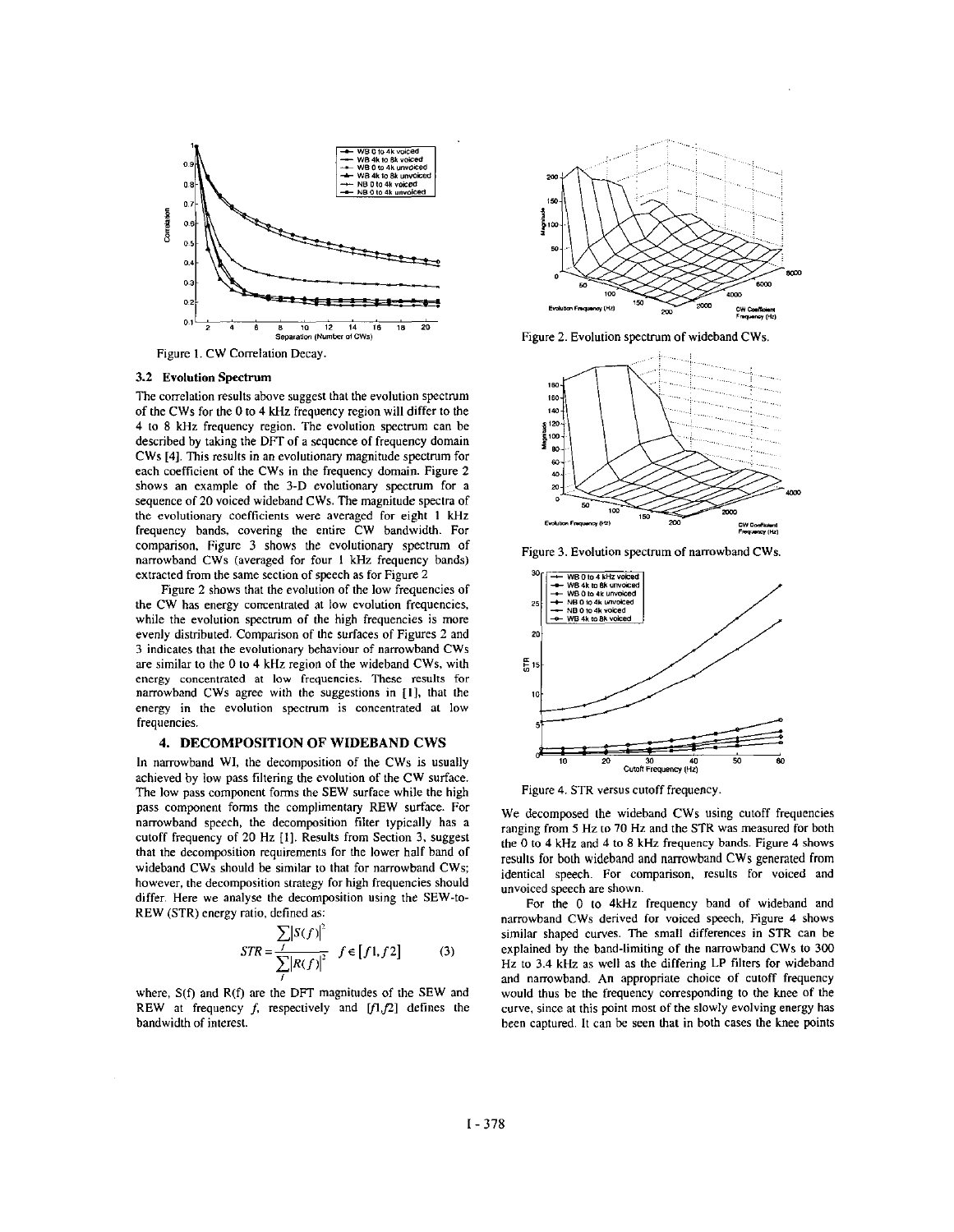correspond to a frequency of around 20 to 30 Hz. This confirms the choice of a 20 Hz cutoff for the decomposition filter in narrowband WI and for the 0 to 4 kHz region of wideband CWs.

In contrast, for the 4 to 8 kHz region of wideband CWs derived for voiced speech, the STR curve does not show a clear knee point. This indicates that there is no clear SEW component at the high frequencies during voiced speech. In addition, this curve has a similar shape to the STR curves for CWs derived for unvoiced speech. This indicates that the 4 to 8 kHz region of wideband CWs derived for voiced speech have similar characteristics to CWs derived for unvoiced speech.

#### 4.1 Alignment of wideband CWs

In classical WI, alignment is performed by maximising the correlation between adjacent CWs. The correlation is measured over the entire CW bandwidth (although a smaller bandwidth has been used for reduced complexity [5]). If only the low frequencies of the CWs are decomposed, it may be appropriate to only align using these frequencies to ensure that the CWs are maximally smooth in this region. An increase in the smooth evolution is indicated by increased SEW energy following decomposition.

To investigate the effects of different alignment bandwidths on decomposition, the STR (defined in Equation (3)) was measured for voiced CWs extracted from two different sentences. A high STR indicates that the CW contains more SEW energy. Alignment bandwidths of 0 to 8 kHz and 0 to 4 kHz were used and the STR was measured for both the 0 to 4 kHz and 0 to 8 kHz frequency ranges. The STR results for these experiments are shown in Table 1.

| Alignment  |            | STR        |  |  |
|------------|------------|------------|--|--|
| Bandwidth  | 0 to 8 kHz | 0 to 4 kHz |  |  |
| 0 to 8 kHz | 1.48       | 2.38       |  |  |
| 0 to 4 kHz | .49        | 2.58       |  |  |

Table 1. STR measured for voiced CWs with different alignment bandwidths.

Results from Table 1 show an approximate 8 % increase in the STR corresponding to the 0 to 4 kHz frequency range when the alignment bandwidth corresponds to 0 to 4 kHz rather than 0 to 8 kHz. These results indicate that when only decomposing the low frequencies of the CWs, only these frequencies should be considered in the alignment.

#### 5. WIDEBAND CW OUANTISATION

The previous section showed that only low frequencies of the CWs show significant SEW content, hence only low frequencies should be analysed during decomposition. For the coders developed here, we chose a maximum CW frequency for decomposition of 6 kHz. During informal listening tests, we found that decomposition above 6 kHz causes undesirable buzzy distortions in the reconstructed speech. From the results of Sections 3 and 4, we concluded that this was due to an increase in the SEW energy, due to the capturing of REW-like energy rather than slowly evolving components. A similar frequency has also been used for the separation of low and high frequencies in wideband speech coding [6] as well as for the transition frequency of periodic to random excitation in bandwidth extension of wideband speech [7]. The preferred decomposition method is low pass filtering to 20 Hz.

#### **5.1 SEW** Quantisation

Since the SEW is obtained by low **pass** filtering to 20 Hz, and assuming ideal filters. the SEW can be down-sampled to,a rate of **40** Hz. For the wideband WI coders described here, this corresponds to one SEW per frame. **As** with narrowband WI [I], only the SEW magnitude is quantised. We chose Variable Dimension Vector Quantisation (VDVQ) **[8]** for SEW magnitude quantisation. The SEW phase spectra is replaced in the decoder by a dispersion phase vector taken from a section of male speech, similar to narrowband WI **[I].** 

#### **5.2 REW** Qnantisation

For quantisation of the REW, a similar method was adopted as used in narrowband WI coding [I], whereby the REW was replaced by white Gaussian noise scaled to the correct power. This method has also been used for coding the high frequencies of unvoiced speech above 4 **kHz** *[9].* Here, only the REW magnitude was quantised and the REW phase spectrum was replaced by uniform random **values.** The REW magnitude is quantised using VDVQ and updated five times per frame.

#### **5.3** Quantisation of the 6 to *8* **kHz** region of the **CWs**

Two noise modelling approaches were investigated for quantisation of the 6 to **8 kHz** region of the CWs. Noise modelling for high frequencies of the excitation has previously been used for wideband speech coding [6,10]. The first method replaces the CW with white Gaussian noise, scaled to the correct magnitude. The second method uses modulated noise for the high frequencies. In this method, Gaussian noise is modulated by the time domain envelope of the low frequency components of the CW.

Modulated noise is the preferred method for representing the high frequencies. Through informal listening tests, it was found to provide more natural speech than purely Gaussian noise. This is similar to the results of the authors in **[IO].** To minimise bit rate in the **4** kbps coder, the magnitude spectrum is not quantised and noise is directly modulated by the time domain envelope corresponding to the 0 to 6 kHz frequency region of the CW. For the 6 kbps coder, the modulated noise is scaled using the magnitude spectrum of the 6 to *8 kHz* frequency region that was quantised using VDVQ and updated five times per frame.

#### **6. BIT ALLOCATION OF WIDEBAND CODERS**

The bit allocations for the 4 kbps and 6 kbps coders are shown in Table 2. These bit allocations were chosen to ensure that the most perceptually important parameters (LSFs, pitch and gain) were quantised with minimal distortion. The remaining bits were used for CW quantisation.

| Parameter       | <b>Bits per frame</b>   |  |
|-----------------|-------------------------|--|
| Pitch           |                         |  |
| Gain            | 10                      |  |
| <b>LSFs</b>     | 48                      |  |
| <b>SEW</b>      | 19 (4 kbps) 24 (6 kbps) |  |
| <b>REW</b>      | 15 (4kbps) 30 (6 kbps)  |  |
| CW (6 to 7 kHz) | (4kbps) 30 (6 kbps)     |  |

Table 2. Bit rate for the 4 kbps and 6 kbps **W1** coders.

The LSF vectors were coded using split VQ and 48 bits per frame. **This** was based on our results in **[Ill,** which found that 48 bits gave an average log spectral distortion of approximately